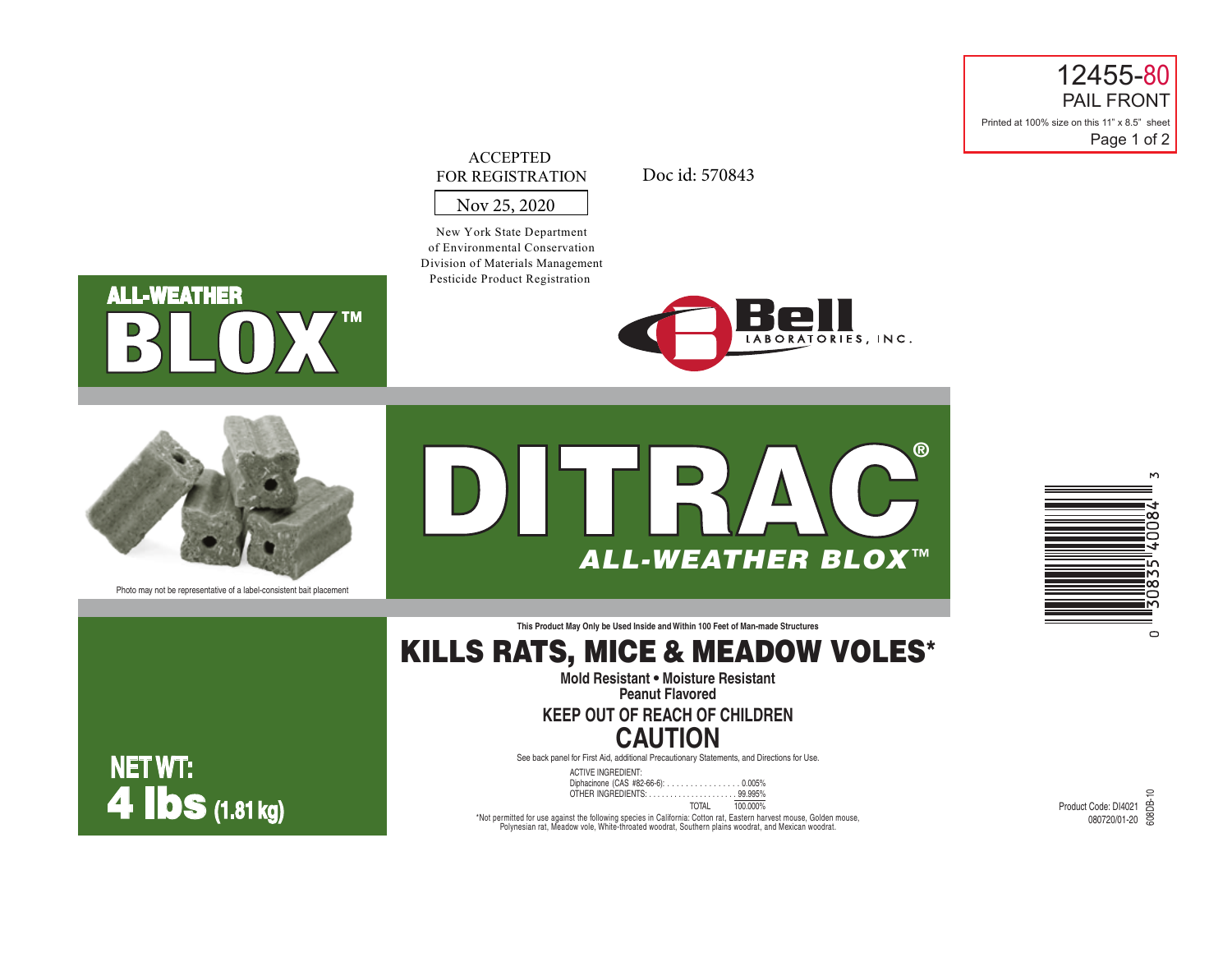# 12455-80 PAIL BACK Printed at 100% size on this 11" x 8.5" sheet Page 2 of 2

# Nov 25, 2020 **ACCEPTED** FOR REGISTRATION

New York State Department of Environmental Conservation Division of Materials Management Pesticide Product Registration

### **FIRST AID HAVE LABEL WHEN OBTAINING TREATMENT ADVICE**

**If Swallowed: •** Call a poison control center, doctor, or **1-877-854-2494** immediately for treatment advice. **•** Have person sip a glass of water if able to swallow.

**•** Do not induce vomiting unless told to do so by the poison control center or doctor.

### **NOTE TO PHYSICIAN**

If swallowed, this material may reduce the clotting ability of the blood and cause bleeding. If ingested, administer Vitamin K<sub>1</sub> intramuscularly or orally. Repeat as necessary based on monitoring of prothrombin times.

**TREATMENT FOR PET POISONING**

If animal eats this bait, call a veterinarian or **1-877-854-2494** at once.

### **NOTE TO VETERINARIAN**

**Anticoagulant Diphacinone:** For animals ingesting bait and/or showing poisoning signs (bleeding or elevated) prothrombin times), give Vitamin K1.

#### **PRECAUTIONARY STATEMENTS**

#### **Hazards to Humans and Domestic Animals**

**CAUTION:** Harmful if swallowed or absorbed through the skin. Causes moderate eye irritation. Keep away from children, domestic animals and pets. Do not get in eyes, on skin, or on clothing.

All handlers (including applicators) must wear long pants, shoes, socks, and waterproof gloves. Any person who retrieves carcasses or unused bait following application of this product must wear waterproof gloves.

### **User Safety Requirements**

Follow manufacturer's instructions for cleaning/maintaining PPE. If no such instructions for washables exist use detergent and hot water. Keep and wash PPE separately from other laundry. Remove PPE immediately after handling this product. Wash the outside of gloves before removing them. As soon as possible, wash hands thoroughly after applying bait and before eating, drinking, chewing gum, using tobacco or using the toilet and change into clean clothing.

### **ENVIRONMENTAL HAZARDS**

This product is extremely toxic to mammals, birds and other wildlife. Dogs, cats and other predatory and scavenging mammals and birds might be poisoned if they feed upon animals that have eaten this bait. Do not apply directly to water, or to areas where surface water is present or to intertidal areas below the mean high water mark. Do not contaminate water when disposing of equipment wash water or rinsate.

### **DIRECTIONS FOR USE**

It is a violation of Federal law to use this product in a manner inconsistent with its labeling. **READ THIS LABEL:** Read this entire label and follow all use directions and use precautions. Use only for sites, pests, and application methods described on this label.

**IMPORTANT:** Do not expose children, pets, or nontarget animals to rodenticides. To help to prevent exposure: 1. Store unused product out of reach of children and pets.

2. Apply bait in locations out of reach of children, pets, domestic animals and nontarget wildlife, or in tamper-resistant bait stations. These stations must be resistant to destruction by dogs and by children under six years of age, and must be used in a manner that prevents such children from reaching into bait compartments and obtaining bait. If bait can be shaken from bait stations when they are lifted, units must be secured or otherwise immobilized. Stronger bait stations are needed in areas open to hoofed livestock, raccoons, bears, or other potentially destructive animals, or in areas prone to vandalism.

3. Dispose of product container and unused, spoiled, or unconsumed bait as specified on this label.



## KILLS RATS, MICE & MEADOW VOLES\*

**Mold Resistant • Moisture Resistant Peanut Flavored**

| ACTIVE INGREDIENT:                 |                |
|------------------------------------|----------------|
| Diphacinone (CAS #82-66-6): 0.005% |                |
|                                    |                |
|                                    | TOTAL 100,000% |

# **KEEP OUT OF REACH OF CHILDREN CAUTION**

See side panels for First Aid, additional Precautionary Statements, and Directions for Use.

## **STORAGE AND DISPOSAL**

Do not contaminate water, food or feed by storage or disposal.

Pesticide Storage: Store only in original container in a cool, dry place inaccessible to children and pets. Keep containers closed and away from other chemicals.

**Pesticide Disposal:** Wastes resulting from the use of this product may be placed in trash or delivered to an approved waste disposal facility.

**Container Handling:** Nonrefillable container. Do not reuse or refill this container. Offer for recycling, if available. Dispose of empty container by placing in trash, at an approved disposal facility or by incineration.

**WARRANTY:** To the extent consistent with applicable law, seller makes no warranty, expressed or implied, concerning the use of this product other than indicated on the label. Buyer assumes all risk of use and/or handling of this material when such use and/or handling is contrary to label instructions.





EPA REG. NO. 12455-80 EPA EST. NOs. 12455-WI-1k, 12455-WI-2p, 12455-WI-3w Superscript is first letter of the lot number. **DIRECTIONS FOR USE** (Continued from other panel)

### **Bait stations are mandatory for outdoor, above-ground use. Tamper-resistant bait stations must be used wherever children, pets, non-target mammals, or birds may have access to the bait placement location.**

**USE RESTRICTIONS:** This product may only be used to control the following rodent pests in and around man-made structures: House mouse (*Mus musculus*), Norway rat (*Rattus norvegicus*), Roof rat (*Rattus rattus*), Cotton rat\* (*Sigmodon hispidus*), Eastern harvest mouse\* (*Reithrodontomys humuli*), Golden mouse\* (*Ochrotomys nuttalli*), Polynesian rat\* (*Rattus exulans*), Meadow vole\* (*Microtus pennsylvanicus*), Whitethroated woodrat\* (*Neotoma albigula*), Southern plains woodrat\* (*Neotoma micropus*), and Mexican woodrat\* (*Neotoma mexicana*). This product must be used in and within 100 feet of man-made structures constructed in a manner so as to be vulnerable to commensal rodent invasions and/or to harboring or attracting rodent infestations. Examples of such structures include homes and other permanent or temporary residences, food processing facilities, industrial and commercial buildings, trash receptacles, agricultural and public buildings, transport vehicles (ships, trains, aircraft), docks and port or terminal buildings and related structures around and associated with these sites. Fence and perimeter baiting, beyond 100 feet from a structure as defined above, is prohibited. This product must not be applied directly to food or feed crops.

Burrow baiting with DITRAC® All-Weather Blox™ is prohibited.

Do not place near or inside ventilation duct openings. Do not contaminate water, food, feedstuffs, food or feed handling equipment, or milk or meat handling equipment or surfaces that come into direct contact with food. When used in USDA inspected facilities, this product must be applied in tamper-resistant bait stations. Do not broadcast bait.

Do not sell this product in individual containers holding less than 4 pounds of bait.

**SELECTION OF TREATMENT AREAS:** Determine areas where rats, mice or meadow voles\* will most likely find and consume the bait. Generally, these areas are along walls, by gnawed openings, in corners and concealed places, between floors and walls, or in locations where rodents or their signs have been seen. Protect bait from rain and snow. Remove as much alternative food as possible.

### **APPLICATION DIRECTIONS:**

**Rats:** Apply 3 to 16 one-ounce Blocks per placement in infested areas. Space placements at intervals of 15 to 30 feet. Maintain a constant supply of fresh bait for 10 days or until there no longer are signs of new feeding by rats.

When baiting sewers, securely attach one end of wire to each block and the other end to a stationary structure such as the bottom step of a manhole ladder or a sewer grate. Allow just enough wire for the block to rest on manhole benching. If benching is not present, suspend each block a few inches above the high water mark or secure block on a board supported by opposing steps of the ladder. Securing blocks in this manner will reduce chances that they will be removed by rats or water. Use 3 to 16 blocks per manhole, depending upon the apparent intensity of rat activity. Maintain an uninterrupted supply of fresh bait for at least 10 days or until there are no signs of new feeding by rats.

**Mice and Meadow Voles\*:** Apply 1 Block per typical placement in infested areas. Space placements at 8 to 12 foot intervals. Two Blocks may be needed at points of very high activity. Maintain an uninterrupted supply of fresh bait for at least 15 days or until signs of mouse or meadow vole\* activity cease.

**FOLLOW-UP:** Replace contaminated or spoiled bait immediately. Wearing waterproof gloves, collect and properly dispose of all visible dead animals and leftover bait. To discourage reinfestation, limit sources of rodent food, water, and harborage as much as possible. If reinfestation does occur, repeat treatment. For a continuous infestation, set up permanent bait stations and replenish bait as needed.

\*Not permitted for use against the following species in California: Cotton rat, Eastern harvest mouse, Golden mouse, Polynesian rat, Meadow vole, White-throated woodrat, Southern plains woodrat, and Mexican woodrat.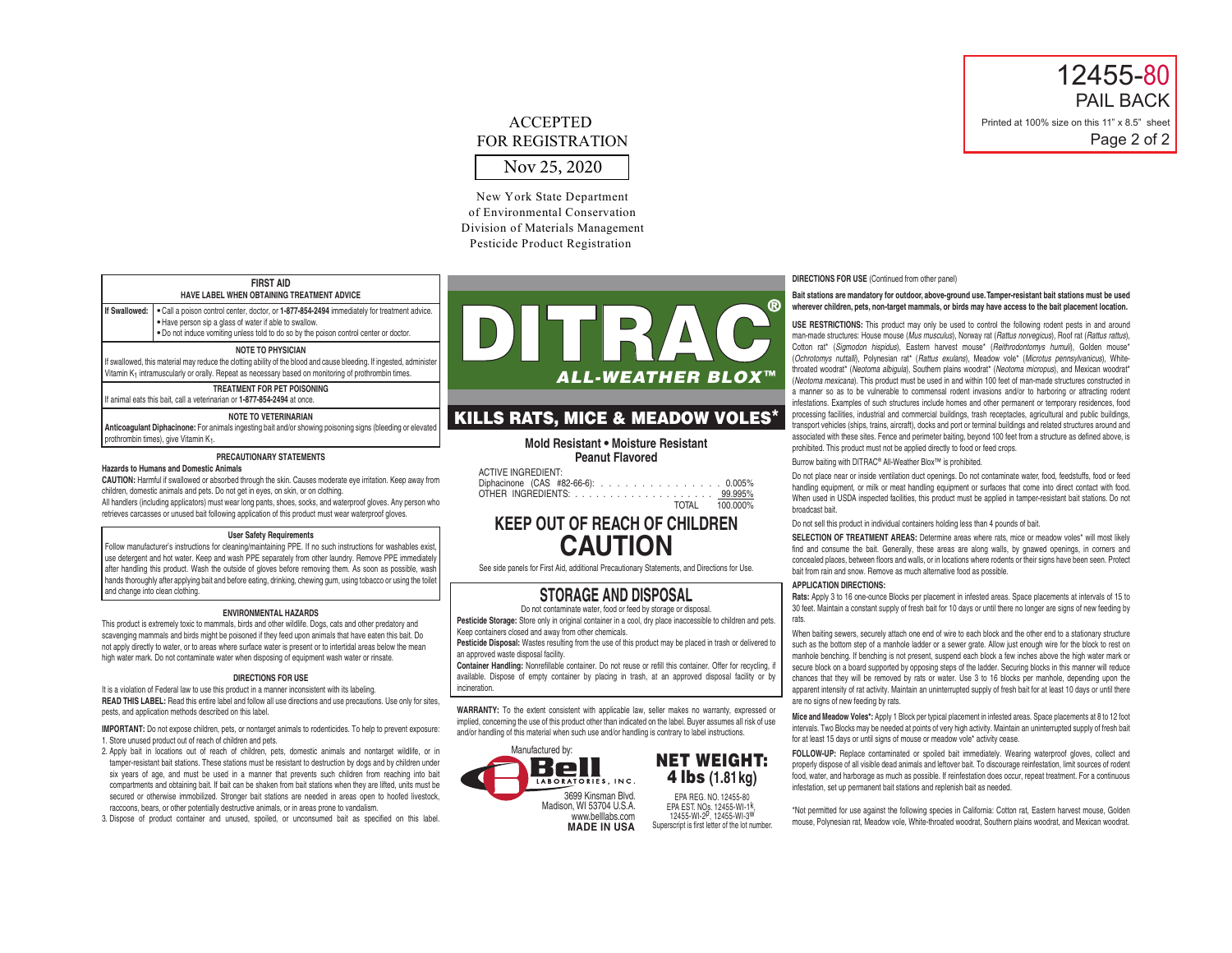



# Nov 25, 2020 ACCEPTED FOR REGISTRATION

New York State Department of Environmental Conservation Division of Materials Management Pesticide Product Registration





Photo may not be representative of a label-consistent bait placement

18 lbs **(8.16 kg)**

**NET WT:**



**This Product May Only be Used Inside and Within 100 Feet of Man-made Structures**

# KILLS RATS, MICE & MEADOW VOLES\*

**Mold Resistant • Moisture Resistant**

**Peanut Flavored**

# **KEEP OUT OF REACH OF CHILDREN CAUTION**

See back panel for First Aid, additional Precautionary Statements, and Directions for Use.

ACTIVE INGREDIENT: Diphacinone (CAS #82-66-6): . . . . . . . . . . . . . . . 0.005% OTHER INGREDIENTS: . . . . . . . . . . . . . . . . . . . . . 99.995%  $T<sub>100</sub>$  000%

\*Not permitted for use against the following species in California: Cotton rat, Eastern harvest mouse, Golden mouse, Polynesian rat, Meadow vole, White-throated woodrat, Southern plains woodrat, and Mexican woodrat.